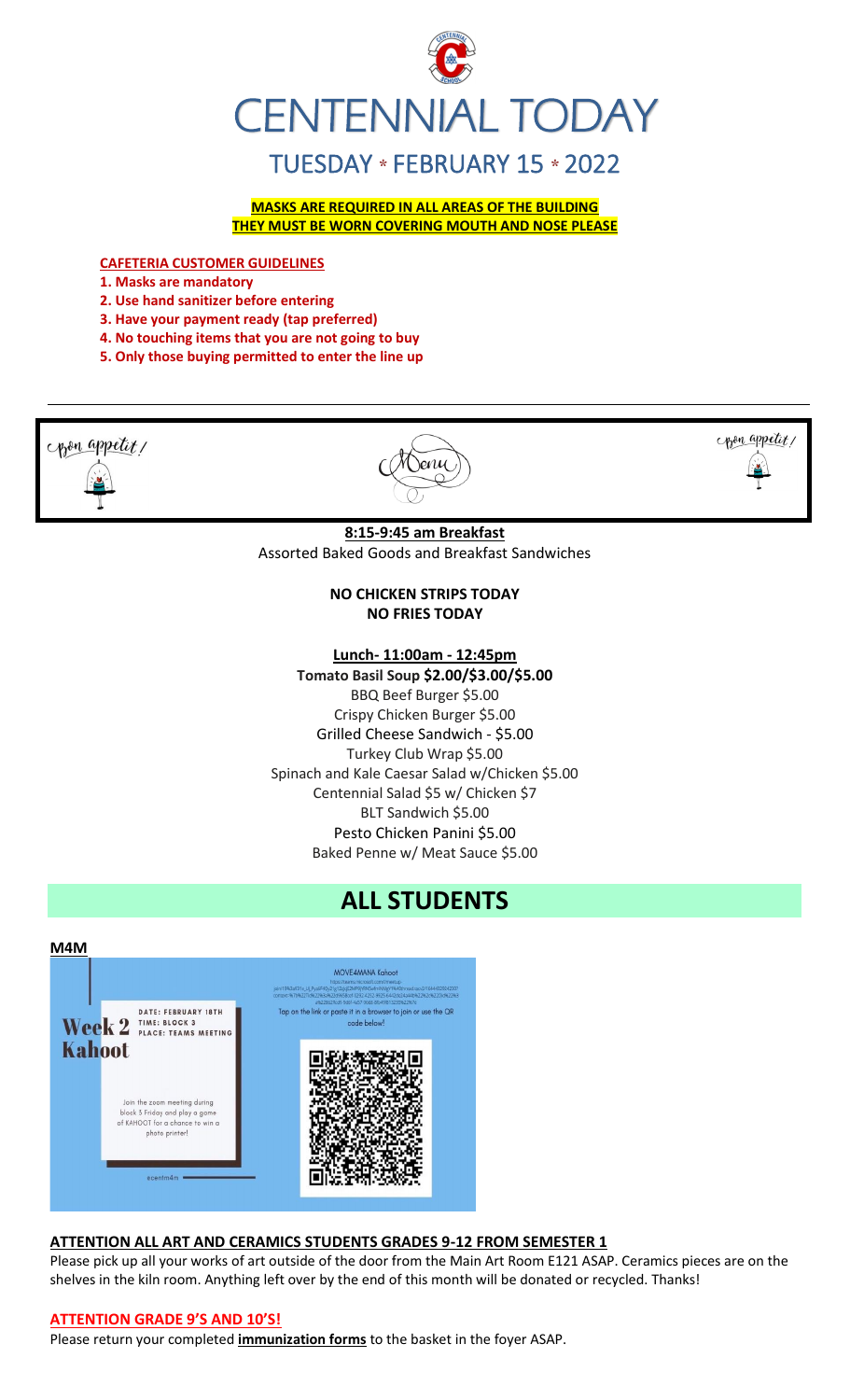### **LIBRARY CLOSURES\*NEW\***

The library will be closed this Wednesday to Friday (Feb. 16-18) until Period 4 each day to host immunizations for Grade 9 and 10 students

### **INTERNATIONAL STUDENTS**

Pizza party for International Students on Wednesday, February 23rd after school. \$2 per person, sign up with Ms. Sousa by Friday, February 18th, pizza party is going to be in Room E210.

### **INTERESTED IN EARNING COLLEGE CREDIT THROUGH THE AP PROGRAM?**

### **Interested in earning college credit through the AP Program?**

There will be an information session for students in Grades  $9 - 11$  who are interested in learning more about the AP (Advanced Placement program) and courses offered at Centennial. The session will take place at 11:20 AM (during Block 3) in the theatre on **Thursday, February 17th** . If you are unable to attend or have questions, please contact Ms. Eaton [\(jeaton@sd43.bc.ca](mailto:jeaton@sd43.bc.ca)).

### **REGISTER FOR THE TECH LEADERSHIP 10/11/12 COURSE NOW!**

If you're interested in learning about technology, helping our school community, being part of an amazing Tech Team, and/or developing a variety of skills that will help you in any future opportunities, consider joining Tech Leadership and become a Tech Leader at Centennial next school year! Register for this course and fill out a form through the QR code or this link:<https://forms.office.com/r/sXhETqRPF7> Feel free to contact Ms. Hothi at [jahothi@sd43.bc.ca](mailto:jahothi@sd43.bc.ca) to learn more and discover if this is a good fit for you!



### **GRAD HOODIE PICK UP**

If you need to still pick up your grad hoodie, please come to the pod outside Rm. B204 in either period 3 or 4 of this week.

### **ATTENTION STUDENTS CURRENTLY IN GRADE 9, 10 AND 11:**

Applications are now open for next year's **Jr. and Sr. Environmental Studies Academies**. You can find them:

- 1) On the Centennial Website
- 2) On our Instagram @cent.es
- 3) Using the QR code below



### **BLACK HISTORY MONTH**

February is Black History Month. It is meant to honour the significant historic and ongoing contributions of Black Canadians in society. It is also meant to spotlight the enormous impact that these contributions have made in pushing civil rights forward towards a more inclusive society for all. In different pods in the school, you will find posters highlighting the contributions of Black Canadians. Scan the QR code below and follow the instructions to enter a weekly prize draw. This week the feature is the ENGLISH DEPARTMENT.

### **WEEK 2 WINNER: MANA MOBASHERI –** *Please see Ms. Razzell in E122 tomorrow for your prize!*

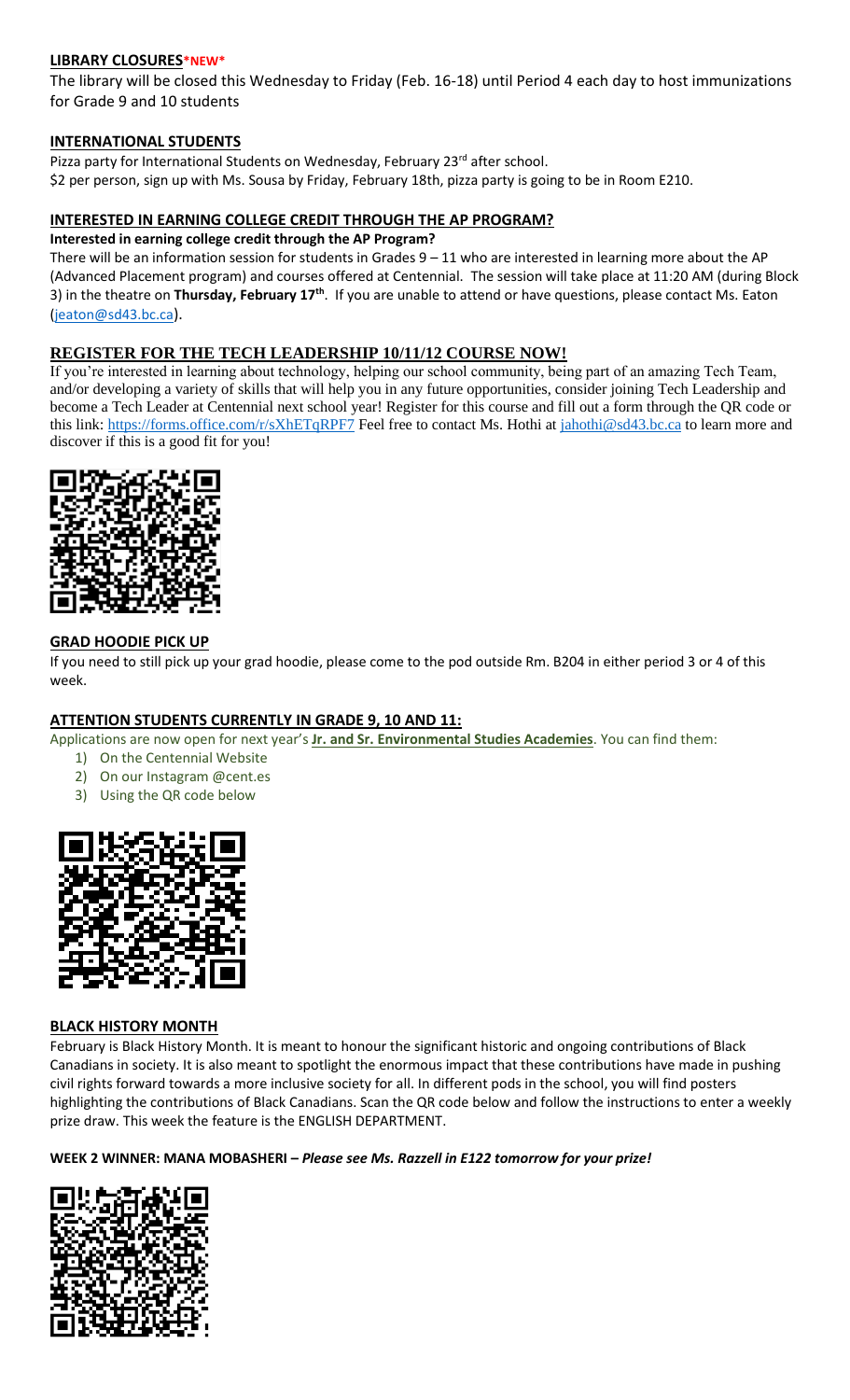# **COURSE PLANNING 2022-2023**

### **ATTENTION ALL STUDENTS RETURNING TO CENTENNIAL NEXT YEAR**

Course Planning information is **NOW available** on the Centennial Website

You now have access to the Course Planning Booklet for 22-23, with course descriptions

In addition, an online. fillable course selection sheet is available here:<https://mycentennial.sd43.bc.ca/courseplanning/> Counsellors **STRONGLY** encourage all students to read through the course descriptions to make sure you are choosing wisely.

Should you have any unanswered questions please contact your counsellor for further information

We will be providing a **Virtual Question & Answer Teams Meeting** for Students and Parents on **Feb. 2nd from 6:30-7:30 P.M.** Link to be provided on Centennial website.

Once you have completed your course selection sheet you are welcome to meet with your counsellor in person or virtually.

Stay tuned for more information about Counsellor Sign Up Appointments!

**MYED PORTAL WILL OPEN ON FEB. 7TH AND CLOSE ON MARCH 1ST SO MAKE SURE YOU HAVE INPUT CORSES BY THE DEADLINE** 

# **GRADE 12'S**

**CAREER CENTRE Visit the online Centennial Career Centre Page [HERE](https://www.sd43.bc.ca/school/centennial/ProgramsServices/CareerCentre/experiences/Pages/default.aspx#/=)**



**@cent43careercentre** 

## **GIRL GUIDES OF CANADA SCHOLARSHIPS\*NEW\***

A variety of awards available. APPLICATION WINDOW IS SHORT - Deadline to apply March 20th Applications for the 2022 National Scholarships will be open from February 15 to March 20

[https://www.girlguides.ca/web/GGC/Programs/Scholarships/GGC/Programs/Opportunities/Scholarships.aspx?hkey=200](https://www.girlguides.ca/web/GGC/Programs/Scholarships/GGC/Programs/Opportunities/Scholarships.aspx?hkey=2006fffd-4b2e-​46dc-ab71-8105a6d17cef) [6fffd-4b2e-46dc-ab71-8105a6d17cef](https://www.girlguides.ca/web/GGC/Programs/Scholarships/GGC/Programs/Opportunities/Scholarships.aspx?hkey=2006fffd-4b2e-​46dc-ab71-8105a6d17cef)

## EAGLE RIDGE AUXILIARY STUDENT BURSARY 2 X \$2,500**\*NEW\***

Applicants must be a Tri-Cities (Coquitlam, Port Coquitlam, or Port Moody) resident for a period of not less than two years and be planning a post-secondary education in the field of healthcare. Deadline March 31, 2022. <https://www.sd43.bc.ca/school/centennial/ProgramsServices/CareerCentre/financeawards/Pages/default.aspx#/=>

### BCSTA **CITIZENSHIP AWARDS\*NEW\***

The British Columbia School Trustees Association - BCSTA will once again be awarding **three** graduating B.C. public school students who have shown exemplary citizenship in their school and community with scholarships worth **\$500** each. VISIT THE CAREER CENTRE/FINANCE

### **STACEY LEVITT AWARD\*NEW\***

[https://www.parachute.ca/en/program/stacey-levitt-award/application-process/](%0b​https:/www.parachute.ca/en/program/stacey-levitt-award/application-process/) The award is open to any Canadian citizen or landed immigrant currently attending a Canadian secondary school. The application consists of three parts: **the application form, the applicant's essay and a letter of recommendation.** This award encourages Canadian youth to embody Stacey's qualities and ideals of *education, engagement in sport and a love for travel*. Due Feb 27th, 2022

### **SD43 TRADES INFO SESSION FOR STUDENTS AND PARENTS**

The Coquitlam Schools District will be hosting a virtual information session over **Teams on Wednesday, February 16th from 6:00 – 7:00pm** for students, parents, and teachers who are interested in learning more about opportunities for students in trades. This session will contain important information about specific program details including pre [1] requisites for high school students. Both the TRAIN in Trades and WORK in Trades programs will be covered. Email [dmaclean@sd43.bc.ca](mailto:dmaclean@sd43.bc.ca) or [jhorvath@sd43.bc.ca](mailto:jhorvath@sd43.bc.ca) to register.

### **APPLYING TO DOUGLAS?** Check out the Entrance Scholarships and Awards!

[https://www.douglascollege.ca/sites/default/files/docs/finance/entrance%20scholarship%20application%20-](https://www.douglascollege.ca/sites/default/files/docs/finance/entrance%20scholarship%20application%20-%20fillable.pdf) [%20fillable.pdf](https://www.douglascollege.ca/sites/default/files/docs/finance/entrance%20scholarship%20application%20-%20fillable.pdf)

§ Entrance Scholarships: Students must have a minimum admission GPA of 3.5 and significant contributions to their school or community.

§ Entrance Awards: Students must have a minimum admission GPA of 3.0 and significant contributions to their school or community. Deadline: **MARCH 1ST 2022.**

### **APPLIED TO POST-SECONDARY?**

Students are reminded to check their **student portals** and email accounts regularly for updates and 'to-do' lists.

### **INFO SESSIONS**

BCIT Big Info Feb 15-17, JIBC Law Enforcement Feb 16, SD43 TRADES Feb. 16 (students and parents welcome) link & info: **[HERE](https://www.sd43.bc.ca/school/centennial/ProgramsServices/CareerCentre/postsecondary/Pages/default.aspx#/=)**